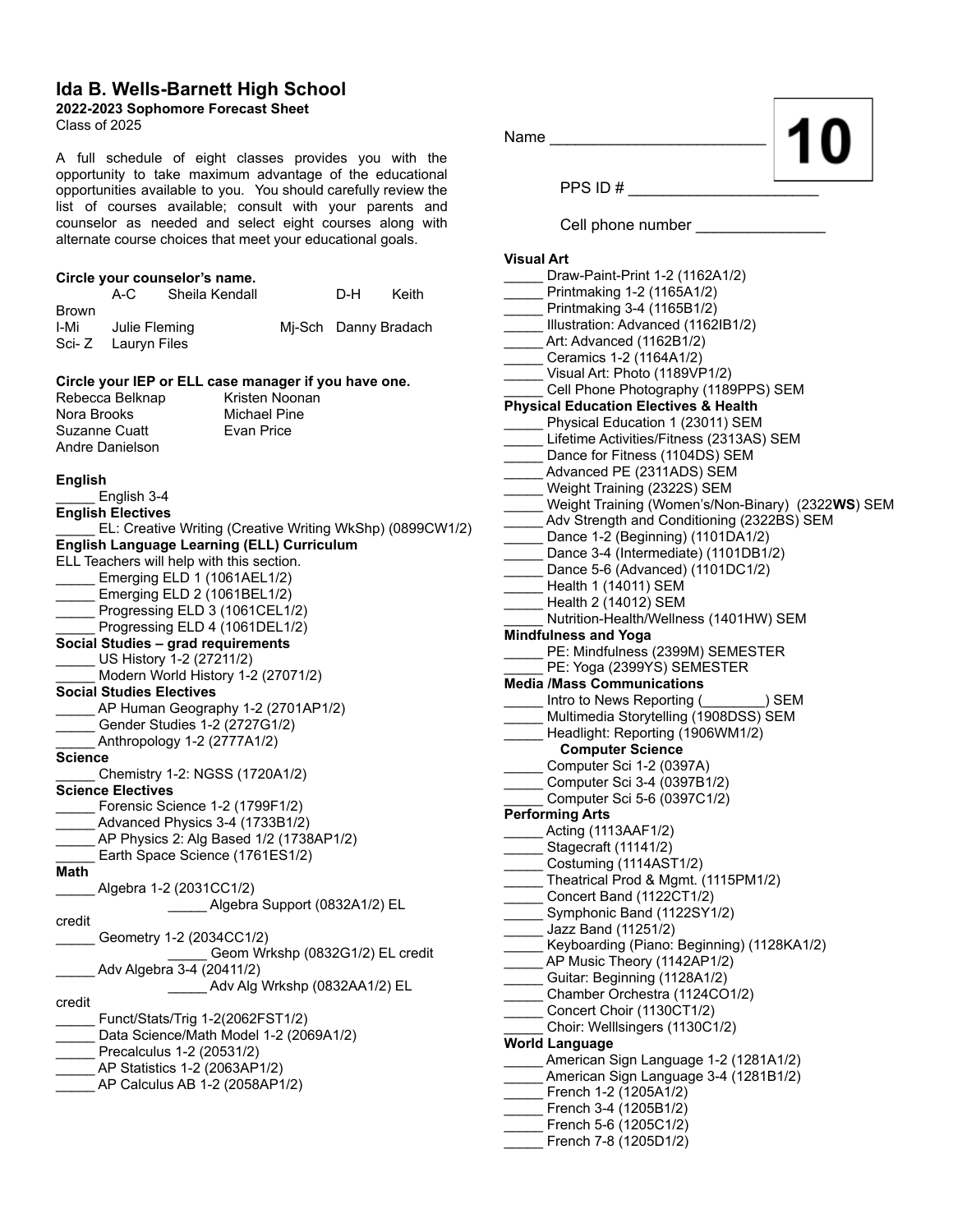| AP French Lang & Culture (1206AP1/2)                                      |
|---------------------------------------------------------------------------|
| Italian 1-2 (1908A1/2)                                                    |
| Spanish 1-2 (1201A1/2)                                                    |
| Spanish 3-4 (1201B1/2)                                                    |
| Spanish 5-6 (1201C1/2)                                                    |
| Spanish 7-8 (1201D1/2)                                                    |
| ____ AP Spanish Lang & Culture (1202AP1/2)                                |
| Spanish 11-12 (1201F1/2)                                                  |
| Spanish for Native Speakers (1271SA1/2)                                   |
| <b>World Language Elective:</b>                                           |
| 1299FF1/2 French Film                                                     |
| <b>Audio Engineering:</b>                                                 |
| Sound Engineering 1-2 (1149SE1/2)                                         |
| <b>Health Sciences</b>                                                    |
| Intro to Health Occupations (1499HS) SEM                                  |
| Sports Medicine/ Wilderness First Responder                               |
| (1499HSB1/2)                                                              |
| <b>Business &amp; Marketing</b>                                           |
| Intro to Business (0221BA) SEM                                            |
| Computer Applications (0302S) SEM                                         |
| Adv. Marketing (1823MB1/2)                                                |
| Business Management 1-2 (0224BM1/2)                                       |
| Finance 1-2 (0225FA1/2)                                                   |
| $\frac{1}{2}$ Accounting 1-2 (0207A1/2)                                   |
| <b>Education Preparation</b>                                              |
| Intro to Education (2533A1/2)                                             |
| <b>Construction Technology</b>                                            |
| Woods & Metals 1-2 (0417MWA1/2)                                           |
| Woods & Metals 3-4 (0417MWB1/2) *                                         |
| Engineering                                                               |
| Intro to Engineering 1-2 (1695A1/2)                                       |
| Engineering Design 3-4 (1695EDB1/2)                                       |
| <b>Other Electives</b>                                                    |
| ______ AP Seminar 1-2 (2209S1/2)                                          |
| Yearbook: Intro (1905A1/2)                                                |
| Yearbook (1905B1/2)                                                       |
| ____ AVID 10 (0862AVB1/2)                                                 |
| Study Hall (0833S) SEM                                                    |
| _Intro to Leadership (0841LA1/2)<br>____<br>__ Adv Leadership (0841LB1/2) |
| <b>Special Education Academic Support</b>                                 |
| WORK WITH YOUR CASE MANAGER ON THIS                                       |
| _____ Academic Support (2802AS1/2)                                        |
| Social Skills (2806CB1/2)                                                 |
| Academic Support - Reading (2802R1/2)                                     |
| Pre-Algebra (20211/2)                                                     |
| Basic Math (SL511/2)                                                      |
|                                                                           |

I have reviewed the online Course Guide and discussed my course selections with my parent or guardian. I understand my second semester grades this school year could affect my final schedule for next year. I have made my choices thoughtfully and I understand that I **likely will not be allowed to make changes** (other than level changes) in the fall. Course offerings and

staffing decisions are based upon student course requests.